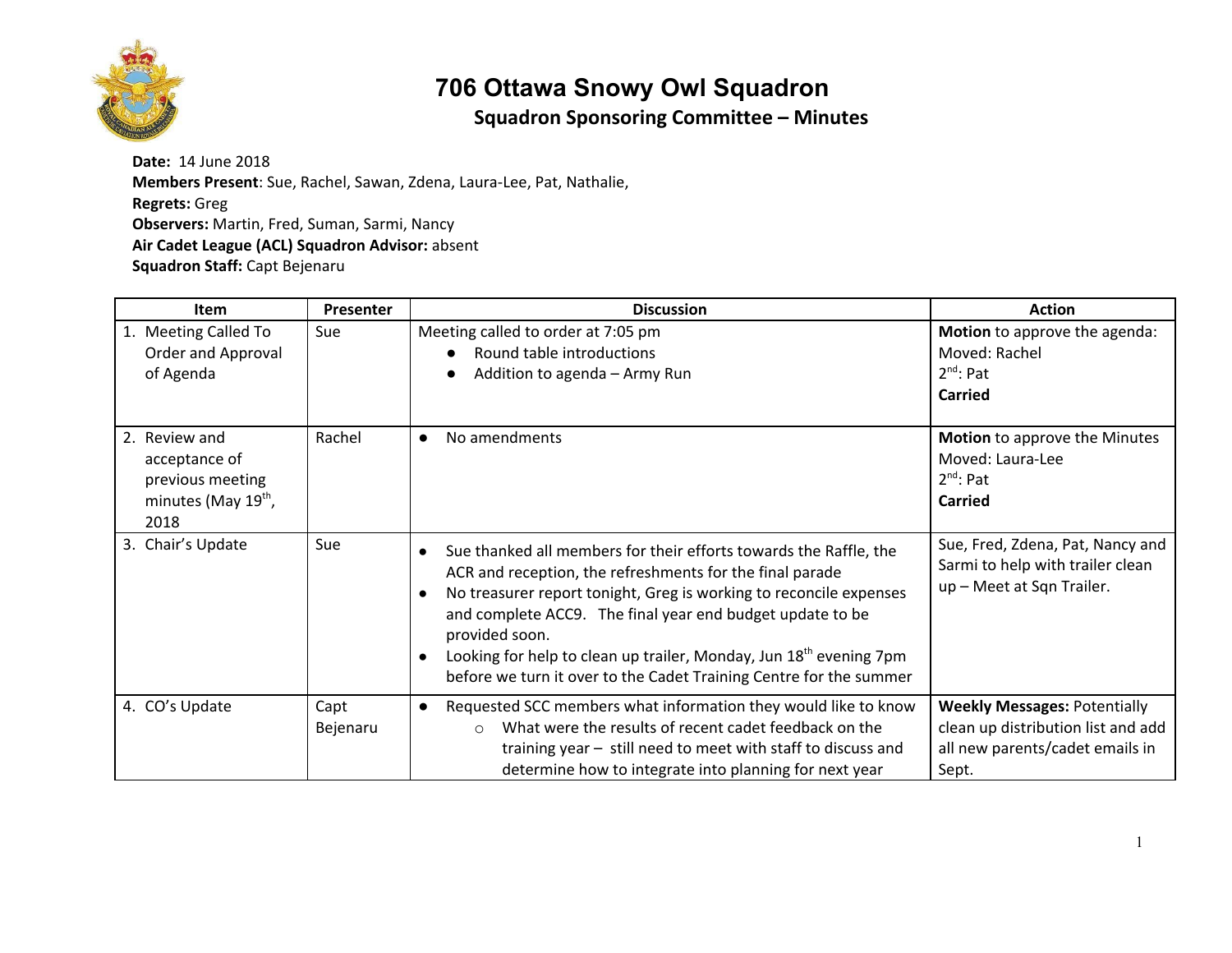

## **706 Ottawa Snowy Owl Squadron Squadron Sponsoring Committee – Minutes**

|                              |         | Will timing of optional activities remain the same next year?<br>$\circ$<br>Likely yes as we share the facilities at Connaught with the<br>Army and Navy cadet squadrons.<br>Is it possible to provide an update on staffing for next year?<br>$\circ$<br>Provided an update on recent departures, spoke of several<br>new and returning staff.<br>Members suggested that in order to facilitate management<br>$\circ$<br>of photos, they should be tagged<br>In recent months, some parents were not getting the<br>$\circ$<br>weekly messages. Should review the distribution to ensure<br>messages are received.                                                                                                                                                                                                                                                     |                                                                                                |
|------------------------------|---------|-------------------------------------------------------------------------------------------------------------------------------------------------------------------------------------------------------------------------------------------------------------------------------------------------------------------------------------------------------------------------------------------------------------------------------------------------------------------------------------------------------------------------------------------------------------------------------------------------------------------------------------------------------------------------------------------------------------------------------------------------------------------------------------------------------------------------------------------------------------------------|------------------------------------------------------------------------------------------------|
| 5. Raffle Fundraiser         | Sue/All | Licensing process is fairly straightforward, especially if we just<br>$\bullet$<br>renew the license and since we have the lottery account<br>Communicating expectations to parents - look at different<br>$\bullet$<br>approach, infographic on where the funds raised are used and how<br>Timing matters, first fundraiser of the year is typically more<br>successful than the 2 <sup>nd</sup> one<br>Though we didn't communicate it, some people preferred to make a<br>100\$ donation and get a tax receipt then to sell raffle tickets<br>77 of 105 books sold - Turnout/participation is about as expected,<br>lower than hoped for, awareness can be raised<br>Perhaps we need to have SCC meet new parents when cadets join<br>later in the year, to communicate expectations along with staff (40%<br>of new cadets this year came in after the first night) | Develop Strategy for meeting<br>with new parents whose cadet<br>joins after new recruit night. |
| 6. ACR Reception<br>Planning | Sue/All | Change of location for the reception - less crowded, similar flow<br>$\bullet$<br>Food/drinks - 8 cakes, $\frac{1}{2}$ cake white and $\frac{1}{2}$ cake chocolate left, some<br>$\bullet$<br>drinks leftover, though they were used for refreshments the<br>following week after the Final Parade                                                                                                                                                                                                                                                                                                                                                                                                                                                                                                                                                                      |                                                                                                |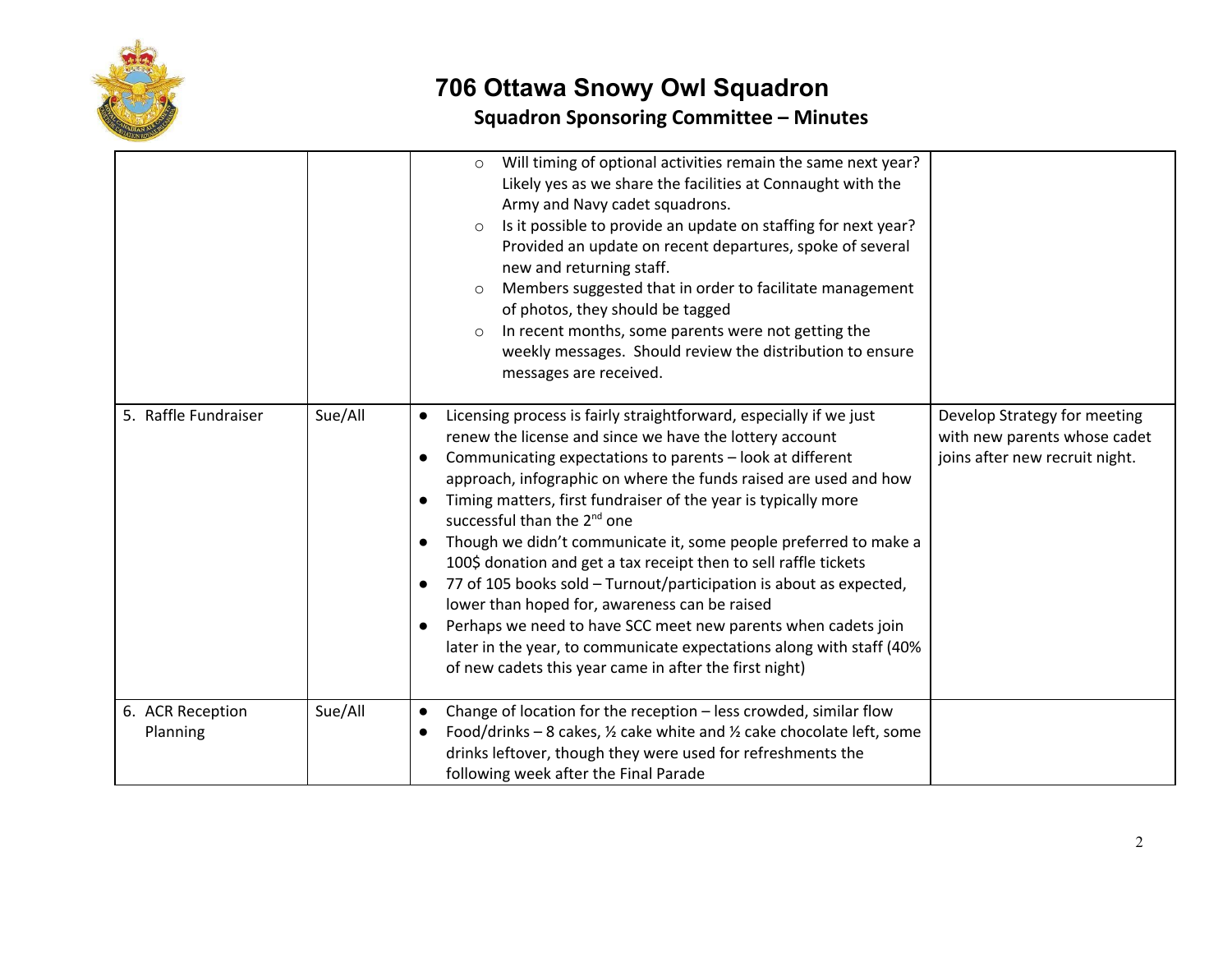

# **706 Ottawa Snowy Owl Squadron**

## **Squadron Sponsoring Committee – Minutes**

|                                              |                   | Volunteers - more than needed, particularly to bring equipment<br>to/from Carp because we had a large trailer<br>Decorations - ok, easy<br>$\bullet$<br>Would be better if we had our own podium and dias<br>Program was fantastic!                                                                                                                     |                                                                                                               |
|----------------------------------------------|-------------------|---------------------------------------------------------------------------------------------------------------------------------------------------------------------------------------------------------------------------------------------------------------------------------------------------------------------------------------------------------|---------------------------------------------------------------------------------------------------------------|
| 7. SSC Cadet Bursary                         | Rachel/<br>Martin | Reviewed the process and how it was communicated<br>$\bullet$<br>Considering the high cost of post-secondary education, we may<br>$\bullet$<br>want to consider raising the amount of the bursary, perhaps seeking<br>corporate sponsorship<br>Keep track of the justification of the decision                                                          |                                                                                                               |
| 8. Final COs Parade -<br>after parade treats | Sue/All           | Great! Everyone seemed to enjoy them<br>Great opportunity and venue to allow families to mingle                                                                                                                                                                                                                                                         |                                                                                                               |
| 9. Army Run                                  | Laura-Lee         | Staff will provide support, possibly some screened volunteers as<br>$\bullet$<br>well<br>Confirm 50 cadets maximum, cadets will be given the promo code<br>$\bullet$<br>when they sign-up for the race, it becomes a mandatory activity for<br>the individual cadet<br>Sawan to do the sign-up genius<br>$\bullet$<br>Alex to share info with other COs | Sue will communicate<br>information and send<br>Registration details/Promo<br>codes to cadets as they sign up |
| 10. Year End Transition                      | Sue               | Greg is preparing to close out ACC9 and closing the final year<br>Change of signing authority for main account,<br>Maintaining 4 individuals with signing authority<br>$\circ$<br>Chairperson, Treasurer and 1st Vice-President, already have<br>$\Omega$<br>signing authority<br>Sarmi Roy will take the place of Nathalie<br>$\circ$                  | Sue/Greg - Facilitate adding<br>Sarmi as signing authority on<br>main Sqn acct.                               |
| 11. Next Meeting                             |                   | Will need to determine date and location for meeting in July and August<br>Work to start developing the training plan will start next week, aim for budget meeting is late-August                                                                                                                                                                       |                                                                                                               |